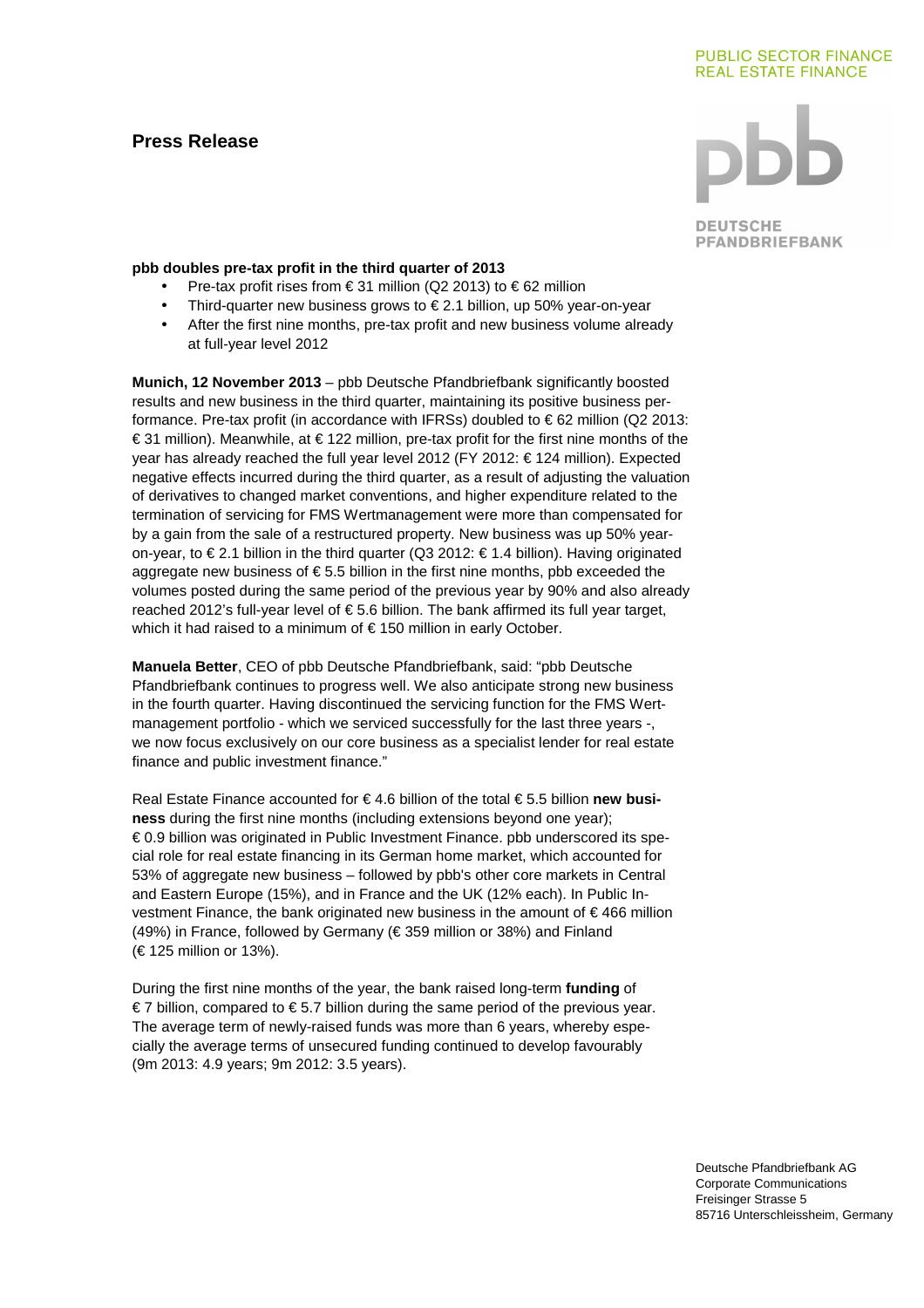#### **PUBLIC SECTOR FINANCE REAL ESTATE FINANCE**



**DEUTSCHE PFANDBRIEFBANK** 

#### **Income statement (IFRS)**

pbb's core business is lending, with income reported predominantly in **net interest income**, which rose to €79 million in the third quarter, up from €74 million in the previous quarter. This shows that the bank continuously replaces existing lowmargin exposures with more profitable new business.

At € 9 million, (Q2 2013: € 3 million), net **provisions for losses on loans and advances** remained at a low level. New provisions recognised related to only a few individual cases.

**General administrative expenses** were up slightly from the previous quarter, at € 84 million (Q2 2013: € 80 million). The increase reflected higher expenses incurred in connection with the termination of servicing for FMS Wertmanagement, effective 30 September 2013, and the transfer of this function to FMS Wertmanagement´s own service entity. The bank's strict cost management regime is evident when comparing the figure for the first nine months of 2013: general administrative expenses of € 240 million were down 5% year-on-year (9m 2012: € 253 million).

The **balance of other operating income/expenses** was € 24 million (Q2 2013: € 24 million), and was mainly attributable to income from servicing for FMS Wertmanagement.

**Net trading income** of € -51 million in the third quarter was significantly burdened by effects from the valuation of derivatives: specifically, the changeover from using 3-month/6-month Euribor curves to value derivatives to date, to a daily overnight index swap curve – in line with changed market conventions – had a negative effect, as had the termination of a derivatives contract. These effects led to an aggregate burden of  $\epsilon$  55 million.

A gain of  $\epsilon$  92 million from the sale of a restructured property was the main item within **net income from financial investments**, which totalled € 97 million (Q2 2013: nil).

### **Total assets**

**Consolidated total assets** of the pbb Group (in accordance with IFRS) amounted to € 74.9 billion as at 30 September 2013 (30 June 2013: € 83.8 billion). Within the framework of the transfer of assets to FMS Wertmanagement in October 2010, real estate loans included in pbb's Pfandbrief cover assets pools were transferred synthetically. This sub-participation, which was necessary to comply with the rules governing the cover assets pool, was terminated in August 2013, in connection with the separation of pbb and FMS Wertmanagement, leading to  $a \in \mathbf{6.4}$  billion reduction in total assets. Total assets also declined due to market-induced effects.

#### **Media contacts:**

**Walter Allwicher,** +49 89 2880 28787, walter.allwicher@pfandbriefbank.com **Oliver Gruß,** +49 89 2880 28781, oliver.gruss@pfandbriefbank.com